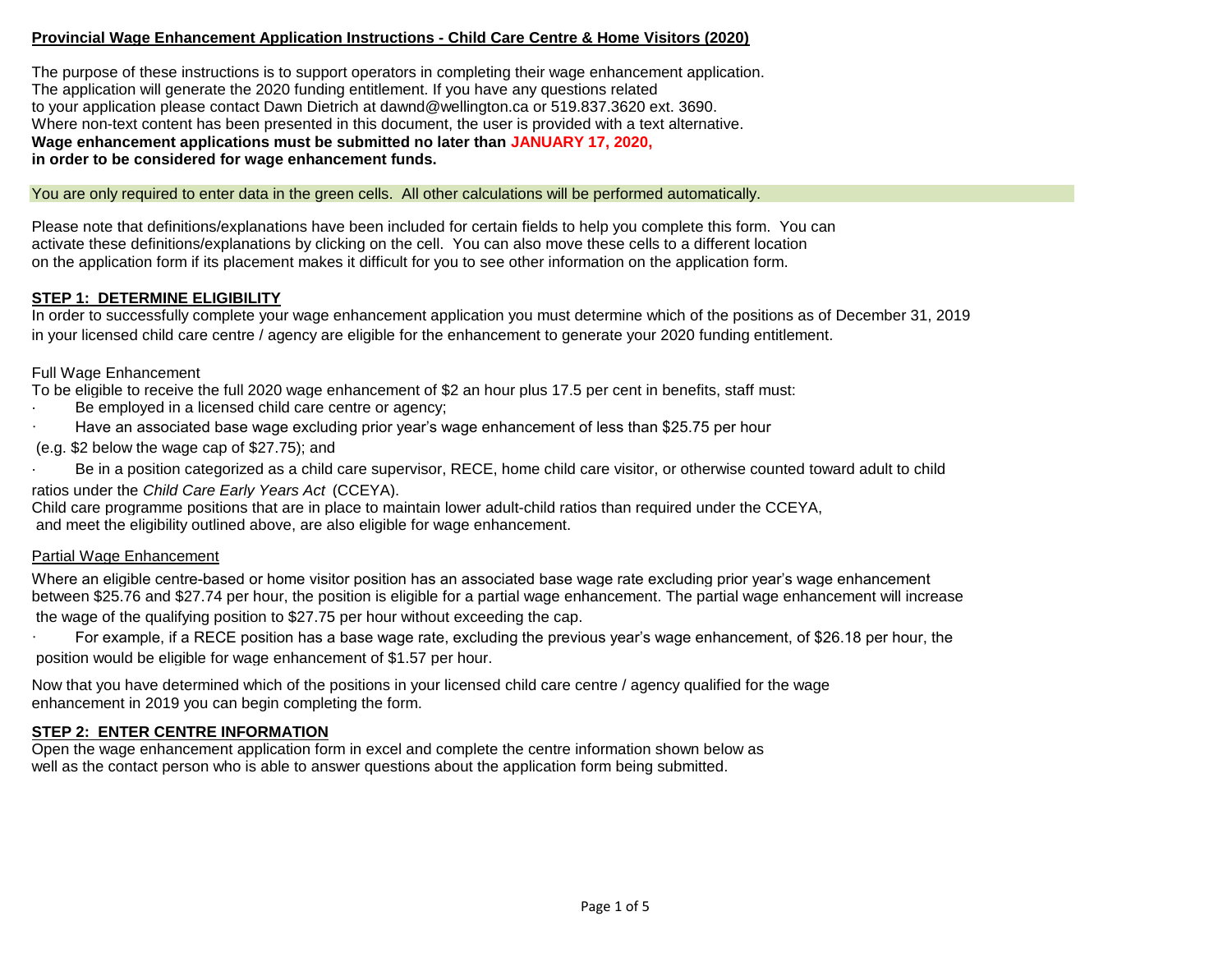| <b>ICHILD CARE CENTRE / AGENCY INFORMATION</b> |                              |
|------------------------------------------------|------------------------------|
| Child Care Centre / Agency Name:               | <b>Child Care Centre ABC</b> |
| Operator Name:                                 | <b>DEF Nursery</b>           |
| Licence Number:                                | 12345                        |
| Auspice Type:                                  | <b>Not-For Profit</b>        |
| Centre / Agency Mailing Address:               | <b>123 Alphabet Street</b>   |
|                                                | Toronto, Ontario             |
|                                                | <b>M7A 1L2</b>               |
| <b>CONTACT INFORMATION</b>                     |                              |
| Name:                                          | <b>Mary Smith</b>            |
| Phone Number:                                  | (416) 416-4164               |
| <b>Email Address</b>                           | Mary.Smith@DEFNursery.ca     |

# **STEP 3: CHILD CARE CENTRE OPERATING INFORMATION**

Please provide the number of weeks your centre was open during 2019. Next, proceed to entering the standard work week for centre staff in 2019, total operating capacity and total licensed capacity. For Home Child Care Agencies, the operating capacity and licensed capacity fields should remain blank.

#### **CHILD CARE CENTRE / AGENCY OPERATING INFORMATION**

How many weeks was your centre open during 2019

Standard work week (hours)

Total Operating Capacity (N/A for Home Child Care Provider agencies)

Total Licensed Capacity (N/A for Home Child Care Provider agencies)

## **STEP 4: EMPLOYEE INFORMATION**

Enter the following information for the eligible positions in the licensed child care centre or eligible home child care visitors working in a licensed agency:

| <b>EMPLOYEE / POSITION INFORMATION</b> |                                                                                                                                                                                             |                     |                                                                       |                                           |                                          |  |  |  |
|----------------------------------------|---------------------------------------------------------------------------------------------------------------------------------------------------------------------------------------------|---------------------|-----------------------------------------------------------------------|-------------------------------------------|------------------------------------------|--|--|--|
| <b>Position Description</b>            | <b>New Position created</b><br>during Jan 1 - Dec 31,<br>2019? (Y/N) (If Yes, provide an<br>estimate for the number of hours<br>that the position would work dring<br>the year in Column J) | Category            | <b>Base Hourly Wage</b><br>(excluding prior year wage<br>enhancement) | # of Hours Worked<br>(Jan 1-Dec 31, 2019) | % of Time in<br><b>Eligible Position</b> |  |  |  |
|                                        |                                                                                                                                                                                             |                     |                                                                       |                                           |                                          |  |  |  |
| <b>Infant Room</b>                     | <b>NO</b>                                                                                                                                                                                   | <b>RECE</b>         | \$<br>16.95                                                           | 1,760.00                                  | 100%                                     |  |  |  |
| <b>Toddler Room A</b>                  | <b>NO</b>                                                                                                                                                                                   | <b>RECE</b>         | \$<br>15.95                                                           | 1,540.00                                  | 100%                                     |  |  |  |
| <b>Cook</b>                            | <b>NO</b>                                                                                                                                                                                   | Non-RECE            | \$<br>14.95                                                           | 1,760.00                                  | 50%                                      |  |  |  |
| Toddler Room B                         | NO <sub>1</sub>                                                                                                                                                                             | <b>RECE</b>         | \$<br>18.00                                                           | 1,550.00                                  | 100%                                     |  |  |  |
| Supervisor                             | NO <sub>1</sub>                                                                                                                                                                             | Supervisor          | \$<br>25.90                                                           | 1,750.00                                  | 100%                                     |  |  |  |
| <b>Home Visitor 1</b>                  | <b>YES</b>                                                                                                                                                                                  | <b>Home Visitor</b> | \$<br>26.40                                                           | 2,000.00                                  | 100%                                     |  |  |  |

#### *Position Description*

This field should contain sufficient information to allow you to provide additional information to the County of Wellington should it be requested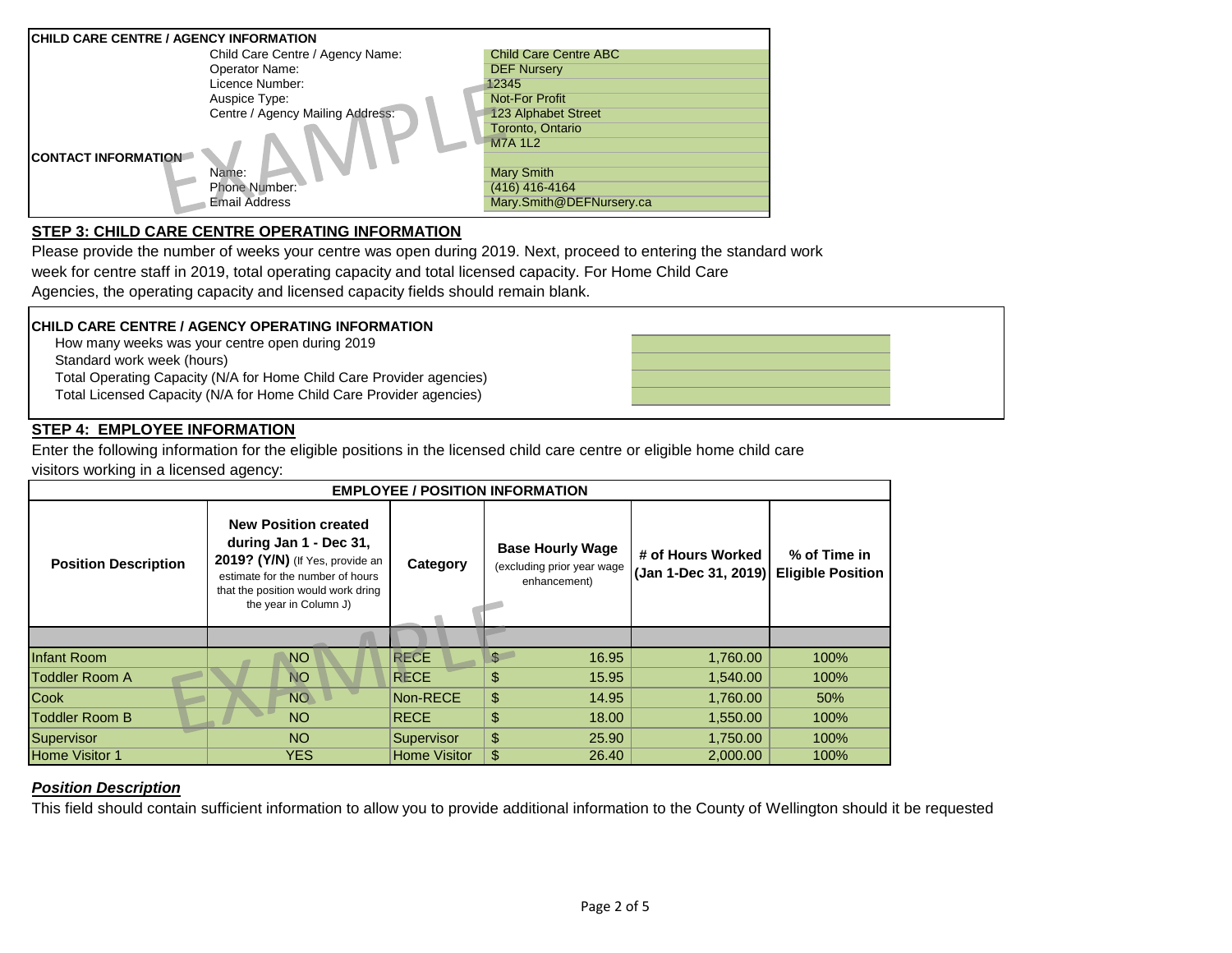## *New Position Created during Jan 1 - Dec 31 (select Yes or No)*

If a new position has been created due to the expansion of a programme during the year, then please provide an estimate for the equivalent # of hours that the position would work during the Jan 1 - Dec 31 period.

Enter the estimated hours in the *# of Hours Worked* column (column J).

#### *Category*

From the drop-down listing, please select from the eligible positions categories of RECE, Non-RECE, Supervisor, or Home Visitor.

#### *Hourly Wage*

Hourly wage paid to the position as of December 31, 2019 (excluding prior year wage enhancement amounts). If the position is on an annual salary, take the annual salary and divide it by the standard hours of work per year.

#### *# of Hours Worked*

This field should include the total number of hours worked in the eligible position between January 1, 2019 and December 31, 2019. Overtime hours can be included in the application form.

Please note that the operator has two options in terms of reporting the hours worked in an eligible position by both regular and supply staff in the application form to generate their 2020 funding entitlement.

1. If all hours worked by a supply staff are to replace the regular staff's hours (sick days, vacations days, etc.), the operator can report all hours worked by the regular staff including their sick days and vacation days on one line on the application and exclude the hours worked by the supply staff. This option is suggested to reduce some administrative burden on having to keep track of the hours worked by all individuals in the same eligible position separately.

2. If operators decided to report the hours worked by a supply staff on a separate line, then the hours worked by the regular staff during 2019 should include actual hours worked only (e.g. exclude sick days, vacation days, other leaves, etc.).

The 2020 entitlement is then used to make payments to the eligible staff for hours worked in 2020.

#### *% of Time in Eligible Position*

If the position covers ratio at all times, please enter 100%. If a position covers ratio for 30% of the time, please report 30%.

Please note that the position must work **at least 25% of the day** in a position that can be counted toward adult to child ratio

Supervisors are required under the CCEYA, and are therefore eligible to receive the wage enhancement for 100% of the time they are working in a licensed child care programme, regardless of the amount of time they are working directly with children, provided they earn less than the cap

The following table is an illustration of 5 positions at Child Care Centre ABC and of particular interest position # 3 that works 50% of the time in an eligible position.

| <b>EMPLOYEE / POSITION INFORMATION</b> |                                                                                                                                                                                          |                     |                                                                       |                                                             |              |  |  |  |
|----------------------------------------|------------------------------------------------------------------------------------------------------------------------------------------------------------------------------------------|---------------------|-----------------------------------------------------------------------|-------------------------------------------------------------|--------------|--|--|--|
| <b>Position Description</b>            | <b>New Position created</b><br>during Jan 1 - Dec 31,<br>2019? (Y/N) (If Yes, provide<br>an estimate for the number of<br>hours that the position would<br>work dring the year in Column | Category            | <b>Base Hourly Wage</b><br>(excluding prior year<br>wage enhancement) | # of Hours Worked<br>(Jan 1-Dec 31, 2019) Eligible Position | % of Time in |  |  |  |
|                                        |                                                                                                                                                                                          |                     |                                                                       |                                                             |              |  |  |  |
| Infant Room                            | <b>NO</b>                                                                                                                                                                                | <b>RECE</b>         | \$<br>16.95                                                           | 1,760.00                                                    | 100%         |  |  |  |
| Toddler Room A                         | NO <sub></sub>                                                                                                                                                                           | <b>RECE</b>         | \$<br>15.95                                                           | 1,540.00                                                    | 100%         |  |  |  |
| Cook                                   | <b>NO</b>                                                                                                                                                                                | Non-RECE            | \$<br>14.95                                                           | 1,760.00                                                    | 50%          |  |  |  |
| <b>Toddler Room B</b>                  | <b>NO</b>                                                                                                                                                                                | <b>RECE</b>         | \$<br>18.00                                                           | 1,550.00                                                    | 100%         |  |  |  |
| Supervisor                             | <b>NO</b>                                                                                                                                                                                | Supervisor          | $\frac{1}{2}$<br>25.90                                                | 1,750.00                                                    | 100%         |  |  |  |
| <b>Home Visitor 1</b>                  | <b>YES</b>                                                                                                                                                                               | <b>Home Visitor</b> | \$<br>26.40                                                           | 2.000.00                                                    | 100%         |  |  |  |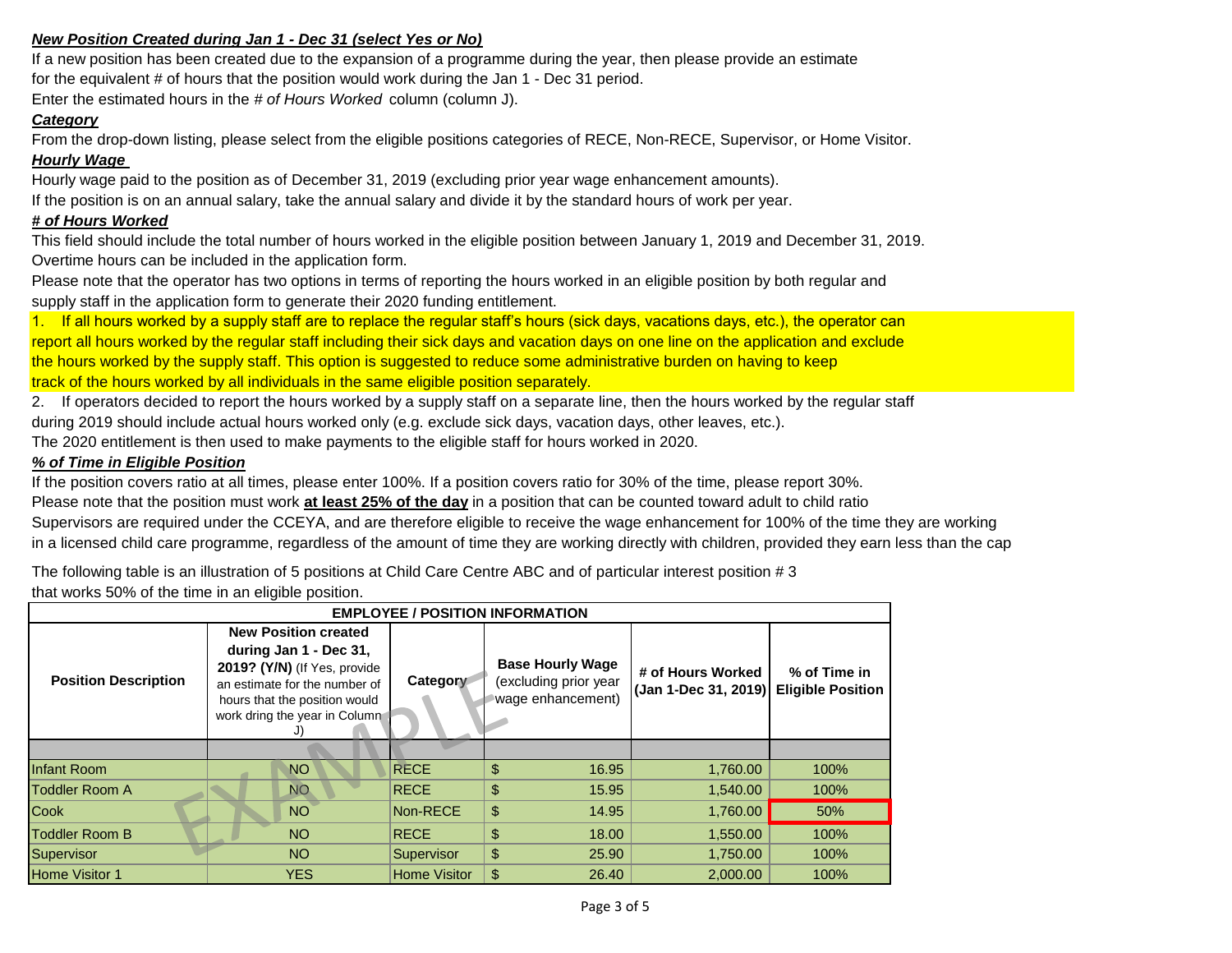Once you've entered the information above the application template will generate the following information:

- Eligibility status = partial or full, depending on the wage enhancement eligiblity rate (\$) per hour
- Eligibility rate = up to \$2.00
- Annual Funded FTE = could be higher than 1.0 if the total hours worked from January 1 to December 31, 2019 exceeds 1,754.50 hours
- Salary component of the enhancement = up to \$2.00 per hour for hours worked, including overtime
- Satutory benefit component of the enhancement = 17.5% of the salary component
- Total compensation = maximum wage enhancement entitlement which is the sum of the salary and benefit component

The following table is an illustration of the wage enhancement funding for the 5 positions applicable to Child Care Centre Centre ABC. The calculation in the form now automatically gives you the maximum benefit entitlement of 17.5%.

| <b>WAGE ENHANCEMENT DETERMINATION</b>           |                                |            |                         |                                               |                       |  |  |  |
|-------------------------------------------------|--------------------------------|------------|-------------------------|-----------------------------------------------|-----------------------|--|--|--|
| <b>WAGE ENHANCEMENT</b><br><b>DETERMINATION</b> | Eligibility Rate per Hour (\$) | <b>FTE</b> | <b>Salary Component</b> | <b>Statutory Benefit</b><br>Component (17.5%) | Total<br>Compensation |  |  |  |
|                                                 |                                |            |                         |                                               |                       |  |  |  |
| Full                                            | 2.00<br>S                      | 1.00       | S.<br>3,520.00          | 616.00<br>S                                   | 4,136.00<br>S         |  |  |  |
| Full                                            | 2.00<br>\$                     | 0.88       | \$<br>3,080.00          | 539.00<br>\$                                  | 3,619.00<br>\$        |  |  |  |
| Full                                            | 2.00<br>-S                     | 0.50       | \$<br>1,760.00          | 308.00<br>\$                                  | 2,068.00<br>S         |  |  |  |
| Full                                            | 2.00<br>\$                     | 0.88       | \$<br>3,100.00          | 542.50<br>\$                                  | 3,642.50<br>S         |  |  |  |
| Partial                                         | $\mathbf{S}$<br>.85            | 1.00       | \$<br>3,237.50          | 566.56<br>\$                                  | 3,804.06<br>S         |  |  |  |
| Partial                                         | .35                            | 1.14       | \$<br>2,700.00          | 472.50<br>\$                                  | 3,172.50<br>\$.       |  |  |  |

# **STEP 5: REVIEW OF APPLICATION FORM**

Prior to leaving the middle section of the application form, please review the "Summary" section. It contains a summary of the centre's / agency's eligible positions and the total funding you are applying for in regards to salaries and benefits pending approval. This section will also generate the operators' supplemental grant of \$150 for each eligible centre based FTE and home visitor FTE.

| <b>SUMMARY</b>                                            |                  | <b>FTE</b> |    | <b>Salary Component</b> |      | <b>Statutory Benefit</b><br><b>Component</b><br>(17.5%) |           | <b>Total</b><br>Compensation |  |
|-----------------------------------------------------------|------------------|------------|----|-------------------------|------|---------------------------------------------------------|-----------|------------------------------|--|
| <b>Fully Eligible Positions</b>                           | <b>RECE</b>      | 2.76       | \$ | $9,700.00$ \ \$         |      | 1,697.50                                                | -\$       | 11,397.50                    |  |
|                                                           | Non-RECE         | 0.5        | Œ  | 1,760.00                | \$   | 308.00                                                  | \$        | 2,068.00                     |  |
|                                                           | Supervisor       |            | \$ |                         | \$   |                                                         | æ.        |                              |  |
|                                                           | Home Visitor     |            |    | ۰.                      |      |                                                         |           |                              |  |
| <b>SUB-TOTAL</b><br>11,460.00<br>3.27                     |                  |            |    |                         |      | 2,005.50                                                | \$        | 13,465.50                    |  |
| <b>Partially Eligible Positions</b>                       | <b>RECE</b>      |            |    | \$0.00                  | \$   | $\blacksquare$                                          | S         |                              |  |
|                                                           | Non-RECE         |            |    | \$0.00                  | - \$ | ٠                                                       | S         |                              |  |
|                                                           | Supervisor       |            |    | \$3,237.50              | - \$ | 566.56                                                  | \$        | 3,804.06                     |  |
|                                                           | Home Visitor     | 1.14       | ъD | $2,700.00$ \ \$         |      | 472.50                                                  | S         | 3,172.50                     |  |
|                                                           | <b>SUB-TOTAL</b> | 2.14       |    | $5,937.50$ \\$          |      | 1,039.06                                                | -S        | 6,976.56                     |  |
| <b>TOTAL</b><br>5.4<br>$17,397.50$ \ \$<br>3,044.56<br>\$ |                  |            |    |                         |      |                                                         | S         | 20,442.06                    |  |
| <b>SUPPLEMENTAL GRANT</b>                                 |                  |            |    |                         |      |                                                         | 810.34    |                              |  |
| <b>GRAND TOTAL</b>                                        |                  |            |    |                         |      | S.                                                      | 21,252.55 |                              |  |